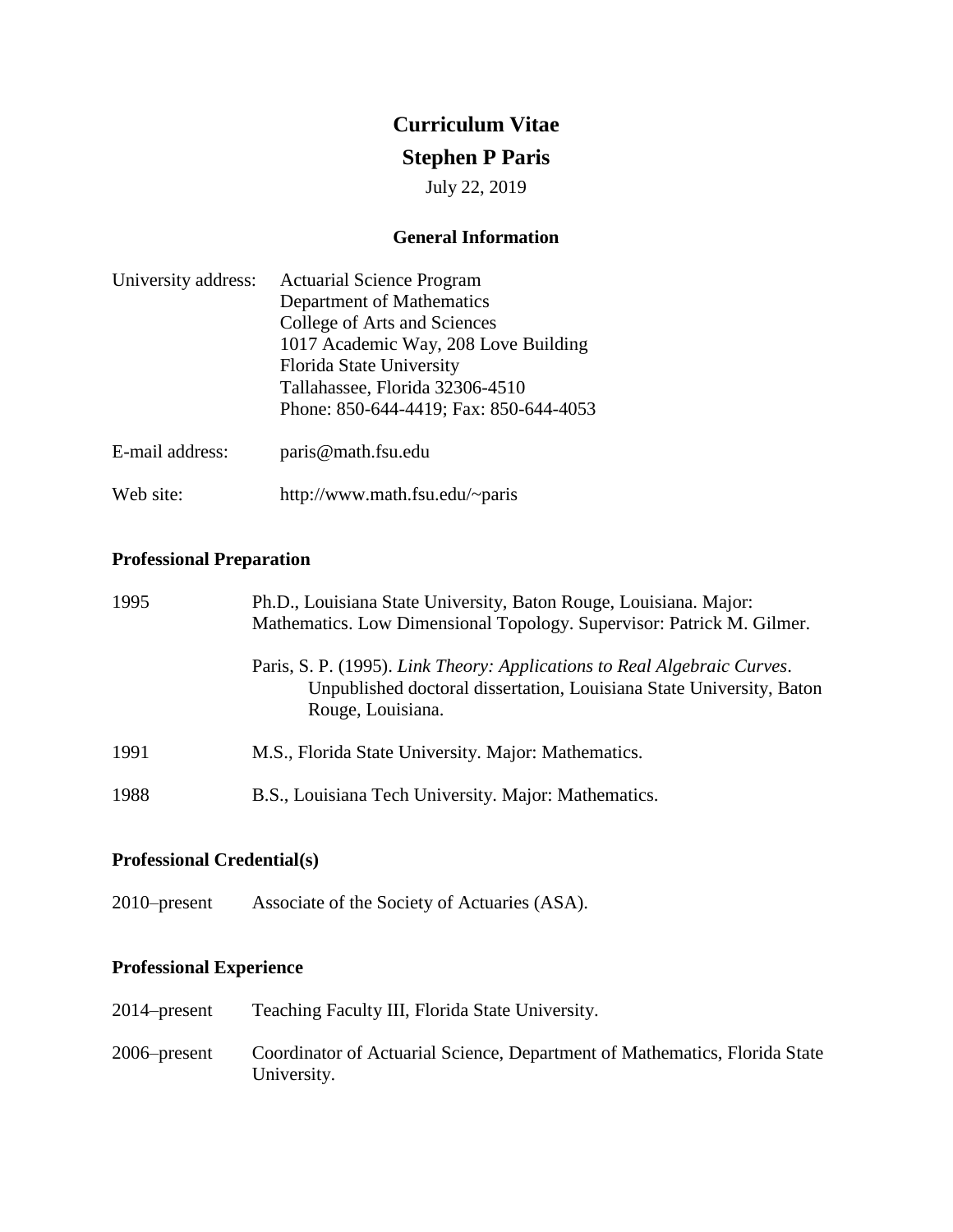| 2009-2014 | Associate In Mathematics / Teaching Faculty II, Mathematics, Florida State<br>University.                |
|-----------|----------------------------------------------------------------------------------------------------------|
| 2006–2009 | Assistant in Mathematics, Florida State University.                                                      |
| 2003-2006 | Assistant Professor, Mathematics, Florida State University.                                              |
| 2000-2003 | Actuarial Consultant, Watson Wyatt & Company.                                                            |
| 1995–2000 | Assistant Professor, Mathematics, Northeast Louisiana University / University<br>of Louisiana at Monroe. |

## **Honors, Awards, and Prizes**

FSU Undergraduate Teaching Award (2017). FSU Undergraduate Teaching Award (2009). LSU Outstanding Graduate Student Teaching Award, Mathematics (1995).

#### **Current Membership in Professional Organizations**

International Association of Black Actuaries Mathematical Association of America Society of Actuaries

#### **Teaching**

#### **Courses Taught**

Actuarial Models (MAP4175) Actuarial Tutorial (MAT4930) Special Topics in Mathematics (MAT4930) Topics in Applied Mathematics (MAP4934) Undergraduate Professional Internship (MAT4945) Advanced Actuarial Models, Credibility, and Simulation (MAP4176) Introduction to Actuarial Mathematics (MAP4170) Actuarial FM Exam Seminar (MAT4930) Directed Individual Study (MAT4906) Actuarial Prob Seminar (MAT5939) Ordinary Differential Equations (MAP2302) Graduate Seminar (MAT5939) Special Topics in Mathematics (MAT5933) Calculus with Analytic Geometry III (MAC2313) Engineering Mathematics I (MAP3305)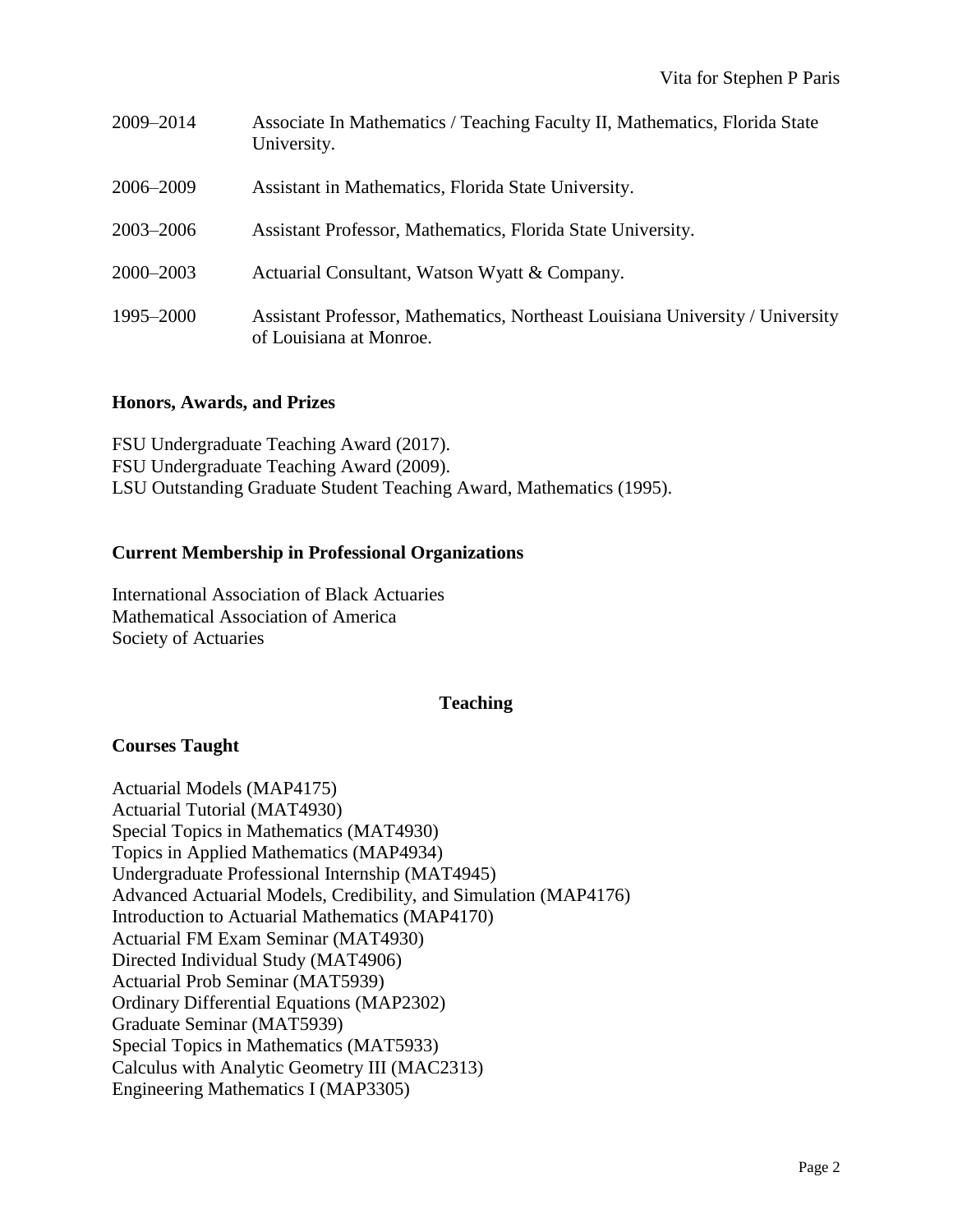Directed Individual Study (MAT6908) Calculus with Analytic Geometry II (MAC2312) Special Topics in Mathematics (MAT4931) Calculus with Analytic Geometry I (MAC2311)

## **New Course Development**

Short Term Actuarial Mathematics I (2018) Short Term Actuarial Mathematics II (2018) Advanced Actuarial Models, Credibility, and Simulation (2006)

## **Curriculum Development**

(In Progress) Renaming courses to better describe the content; Incorporating S-TAM I and II into the curriculum; Re-evaluating requirements for the Bachelor's degree (2019)

## **Doctoral Committee Member**

Boor, J. A., graduate. (2012).

## **Bachelor's Committee Member**

Liesl Swoyer, student.

## **Research and Original Creative Work**

## **Publications**

## **Refereed Journal Articles**

- Case, B., Guan, Y., & Paris, S. (2014). Recruiting and Advising Challenges in Actuarial Science. *PRIMUS: Problems, Resources, and Issues in Mathematics Undergraduate Studies*, *24*, 107-131.
- Cole, C., McCullough, K., & Paris, S. P. (2006). An Examination of the Current State of Retirement Savings. *Journal of Insurance Issues*, *29*, 107-131.
- Paris, S. P. (1999). Rokhlin's inequalities for real algebraic curves and an extremal property. *Manuscripta Mathematica*, *98*, 447-452.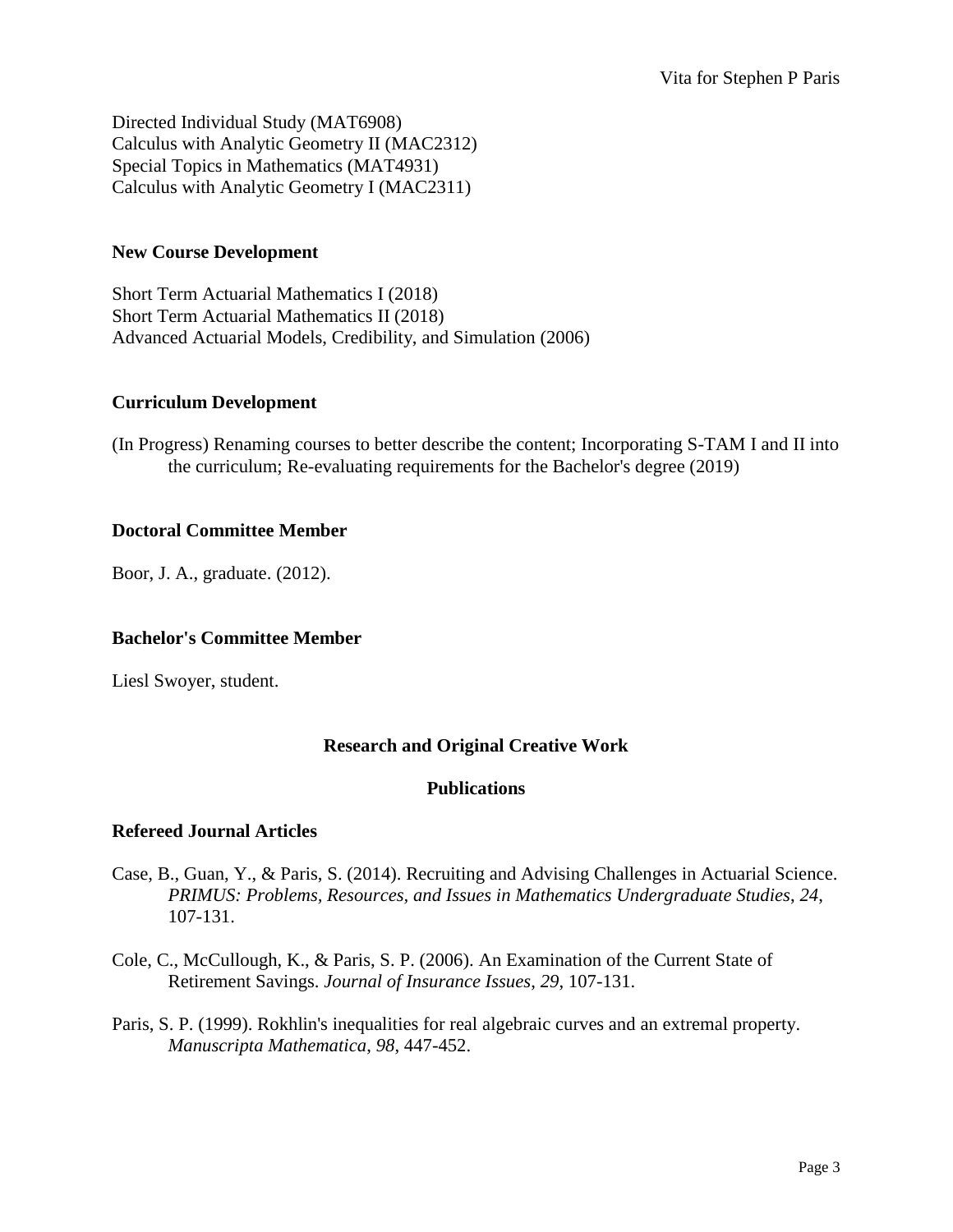Paris, S. P. (1996). An extremal property of Rokhlin's inequality for real algebraic curves. *Mathematische Annalen*, *304*, 613-620.

## **Presentations**

#### **Nonrefereed Presentations at Conferences**

- Paris, S. (presented 2013). *Becoming an Actuary*. Presentation at the meeting of Panhandle Area Education Consortium. (Regional)
- Paris, S. (presented 2012). *University Actuarial Science Education*. Presentation at the meeting of Mississippi State University Colloquium Series. (Local)
- Paris, S. (presented 2011). *University Actuarial Science Education*. Presentation at Actuarial Conference, Farm Bureau. (National)

## **Contracts and Grants**

#### **Contracts and Grants Funded**

Paris, Stephen P (PI). (May 2004–Aug 2004). *FYAP - Smoothing Required Contributions*. Funded by FSU CRC. Total award \$13,000.

#### **Conference Organization**

- Paris, S. (2019). *Actuarial Session of Joint Mathematics Meeting*.
- Paris, S. (2018). *Actuarial Session of Joint Mathematics Meeting*.
- Paris, S. (2017). *Actuarial Session of Joint Mathematics Meeting*.
- Paris, S. (2016). *Actuarial Session of Joint Mathematics Meeting*.
- Paris, S. (2015). *Actuarial Session of Joint Mathematics Meeting*.
- Paris, S. (2014). *Actuarial Session of Joint Mathematics Meeting*.
- Paris, S. (2013). *Actuarial Session of Joint Mathematics Meeting*.
- Paris, S. (2012). *Actuarial Session of Joint Mathematics Meeting*.
- Paris, S. (2011). *Actuarial Session of Joint Mathematics Meeting*.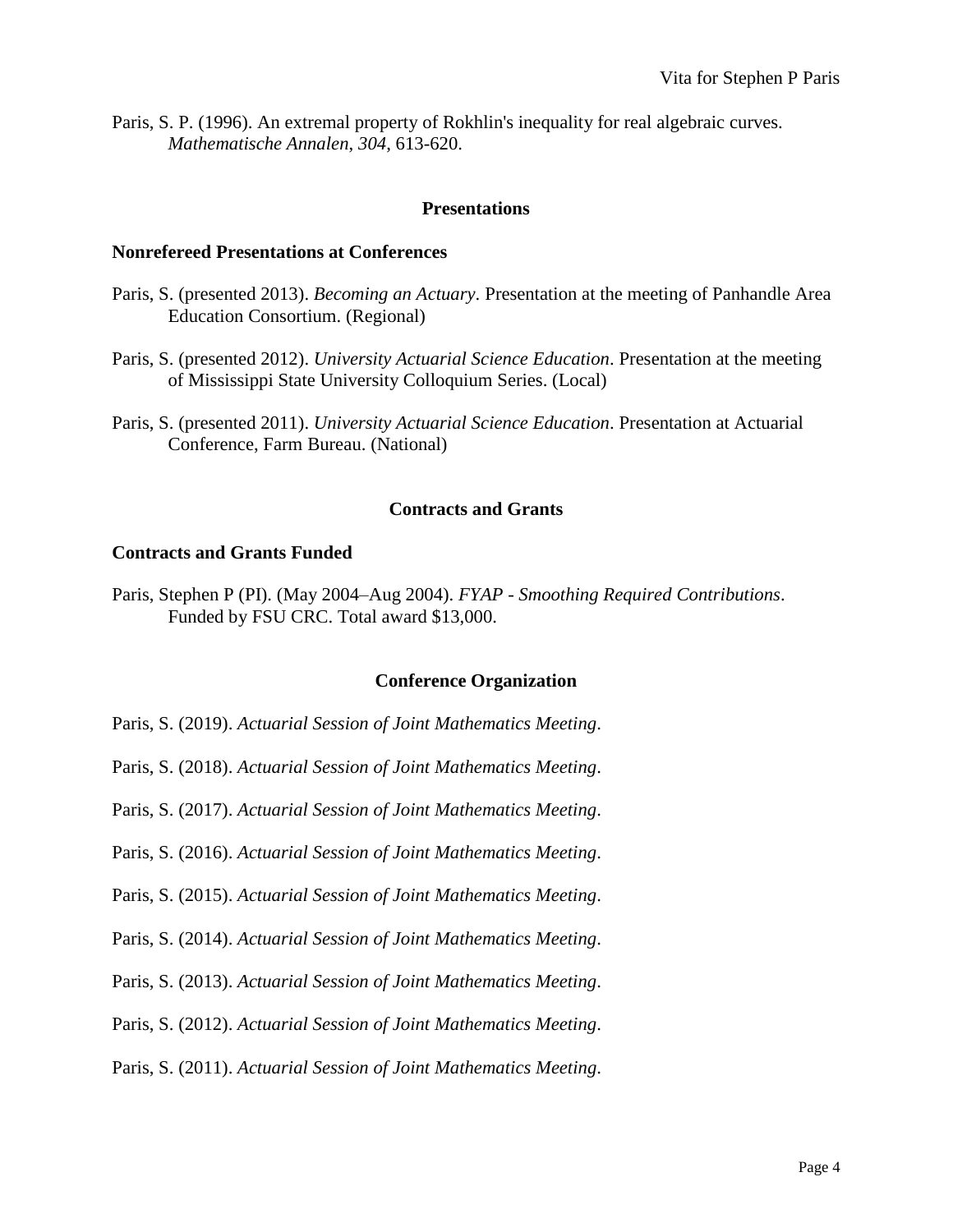Paris, S. (2010). *Actuarial Session of Joint Mathematics Meeting*. Paris, S. (2009). *Actuarial Session of Joint Mathematics Meeting*. Paris, S. (2008). *Actuarial Session of Joint Mathematics Meeting*. Paris, S. (2007). *Actuarial Session of Joint Mathematics Meeting*.

Paris, S. (2006). *Actuarial Session of Joint Mathematics Meeting*.

#### **Conference Participation**

- Paris, S. P. (2018). *IABA Annual Meeting, Atlanta*.
- Paris, S. P. (2018). *Joint Mathematics Meeting, San Diego*.
- Paris, S. P. (2017). *IABA Annual Meeting, Washington D.C*.
- Paris, S. P. (2017). *Joint Mathematics Meeting, Atlanta*.
- Paris, S. P. (2017). *Society of Actuaries Actuarial Teaching Conference, Pittsburg*.
- Paris, S. P. (2016). *IABA Annual Meeting, Las Vegas*.
- Paris, S. P. (2016). *Joint Mathematics Meeting, Seattle*.
- Paris, S. P. (2015). *Joint Mathematics Meeting, San Antonio*.
- Paris, S. P. (2015). *Society of Actuaries Actuarial Teaching Conference, Indianapolis*.
- Paris, S. P. (2011). *Joint Mathematics Meeting, New Orleans*.
- Paris, S. P. (2007). *Joint Mathematics Meeting, New Orleans*.
- Paris, S. P. (2005). *Joint Mathematics Meeting, Atlanta*.
- Paris, S. P. (2004). *American Mathematical Society Meeting #994, Florida State University*.
- Paris, S. P. (2004). *Cross-tested Plans Pension Seminar, Orlando*.
- Paris, S. P. (2004). *University of Central Florida / Society of Actuaries Applied Actuarial Research Conference, University of Central Florida*.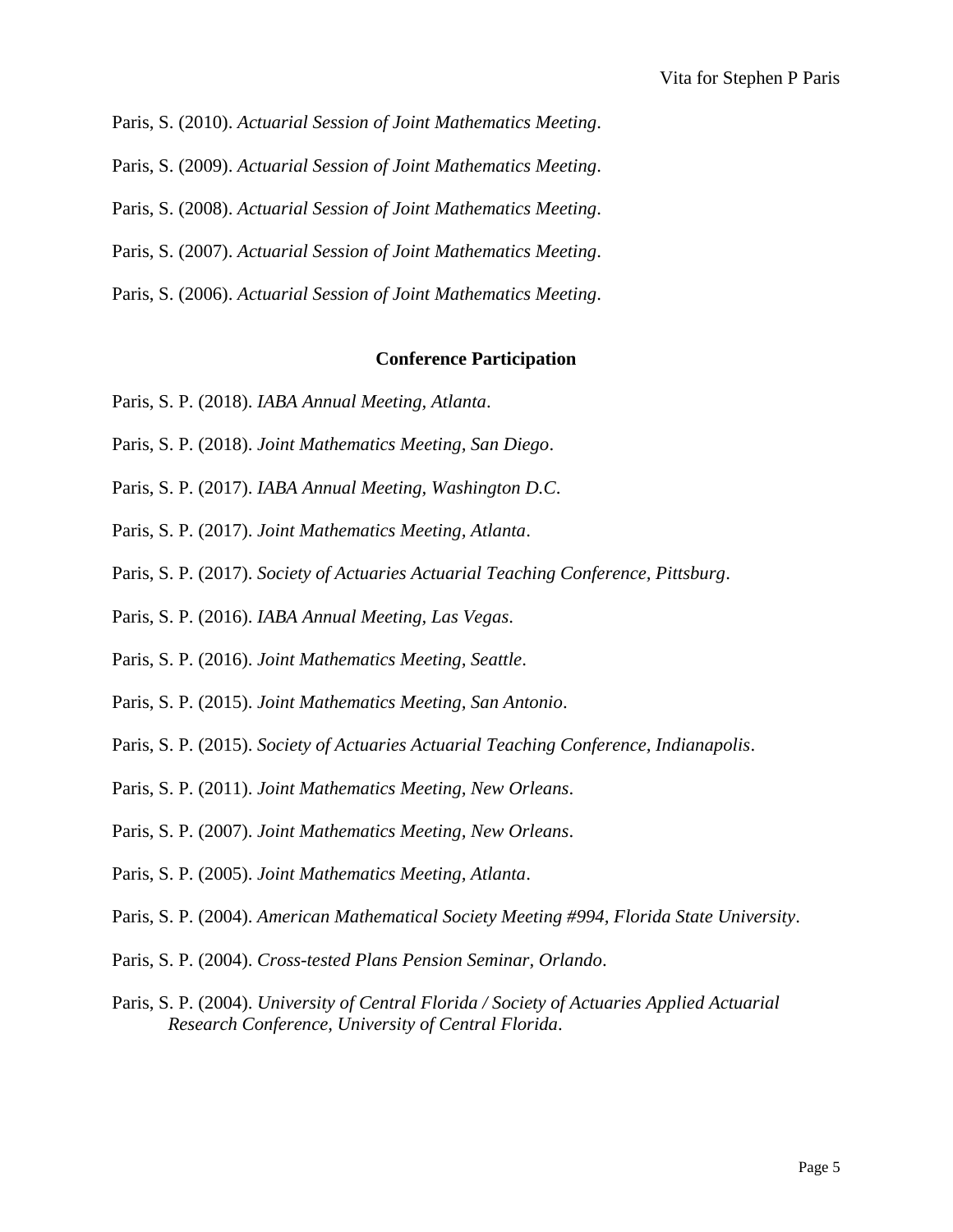- Paris, S. P. (1999). *Mathematical Association of America Louisiana - Mississippi Sectional Meeting, Jackson State University*.
- Paris, S. P. (1999). *Teaching in Higher Education (THE) Forum, Louisiana State University*.
- Paris, S. P. (1998). *Lloyd Roeling Mathematics Conference, University of Louisiana at Lafayette*.
- Paris, S. P. (1998). *Louisiana Topology Conference, Tulane University*.
- Paris, S. P. (1998). *Mathematical Association of America Louisiana - Mississippi Sectional Meeting, University of New Orleans*.
- Paris, S. P. (1997). *Louisiana Topology Conference, Tulane University*.
- Paris, S. P. (1997). *Mathematical Association of America Louisiana - Mississippi Sectional Meeting, Milsaps College*.
- Paris, S. P. (1997). *North Louisiana Research Conference, Louisiana Tech University*.
- Paris, S. P. (1996). *American Mathematical Society Meeting #911, Louisiana State University*.
- Paris, S. P. (1995). *International Conference on Technology in Collegiate Mathematics, Houston, TX*.
- Paris, S. P. (1995). *Lloyd Roeling Mathematics Conference, University of Louisiana at Lafayette*.
- Paris, S. P. (1995). *LSU Porcelli Distinguished Lecture Series, Louisiana State University*.

## **Other Scholarly Activities**

- Paris, S. P. (2014). *Created Video Seminar for Society of Actuaries (SOA) Actuarial Exam MLC*.
- Paris, S. P. (2012). *Created Video Seminar for Society of Actuaries (SOA) Actuarial Exam FM*.

## **Other Scholarly Activity**

Paris, S. P. (2002). *Credit for Courses EA1 and EA2 - A of the Joint Board for the Enrollment of Actuaries Examination Sequence*.

## **Panel Member**

Paris, S. P. (2016). *Joint Mathematics Meeting, Seattle*.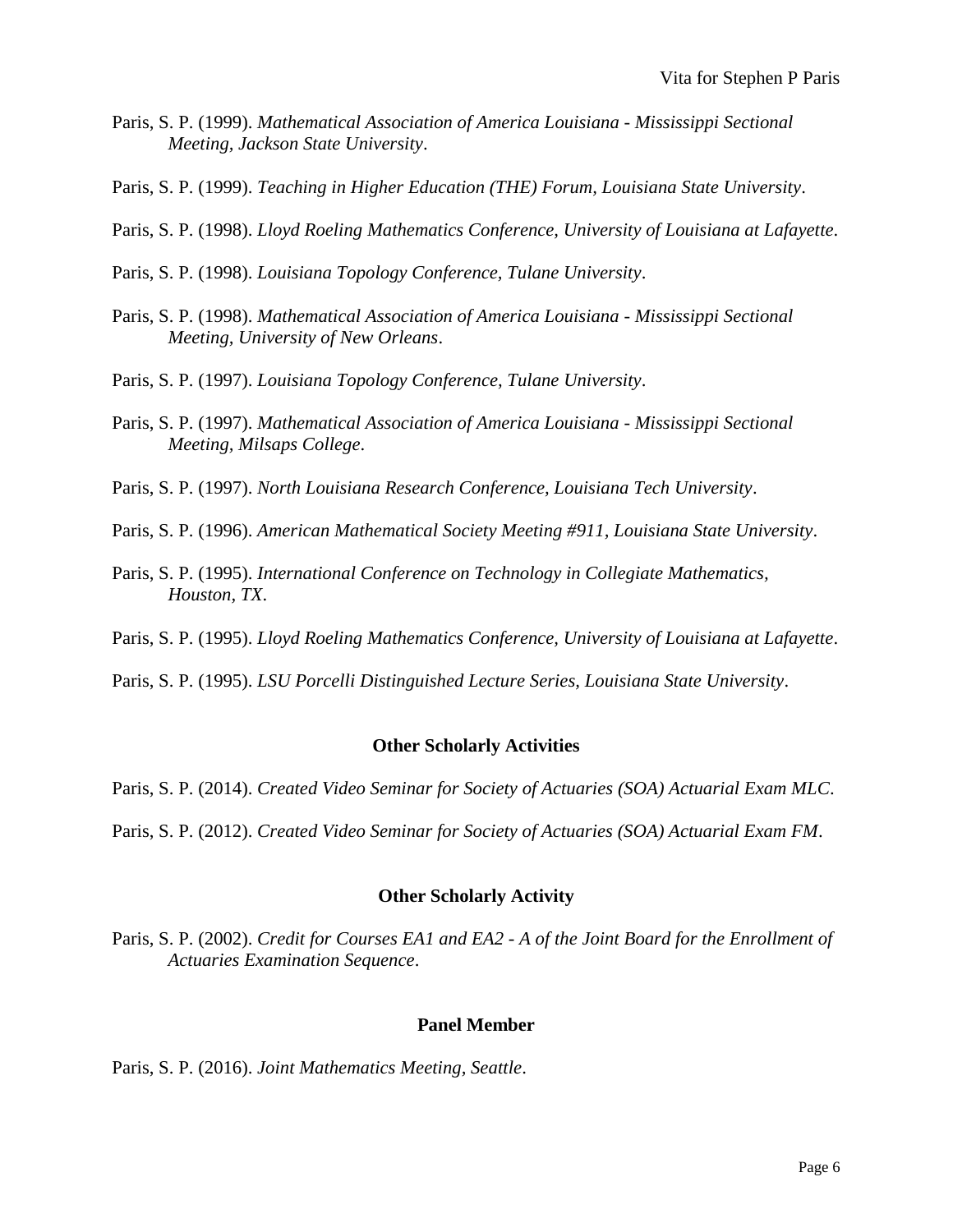Paris, S. P. (2015). *Joint Mathematics Meeting, San Antonio*.

## **Service**

## **Florida State University**

## **FSU Department Service**

FSU Actuarial Science Jobs Fair, Host (2017–present).

Member, Actuarial Scholarship Committee (2008–present).

Member, Specialized Faculty Evaluation Committee (2008–present).

Coordinator, Actuarial Science Program (2006–present).

Mentor and Supervisor for Graduate and Undergraduate Students, Mentoring/Supervising (2006–present).

Member, Unit Assessment and SACS Committee (2006–present).

Solicited donations to the Mathematics Foundation, Fundraising (2004–present).

Sponsor, Future Seminole Actuaries (FSU's Undergraduate Actuarial Club) (2004–present).

Member, Student Actuarial Committee (2003–present).

Member, Faculty Recruitment Committee (2003–2004).

Member, Graduation Committee (2003–2004).

#### **The Profession**

#### **Reviewer for Textbooks**

*Mathematical Interest Theory* (2006–2007).

## **Service to Professional Associations**

Investment Committee Member, Mathematical Association of America (2016–present).

Strategic Planning Advisory Panel Member, Society of Actuaries (2016–present).